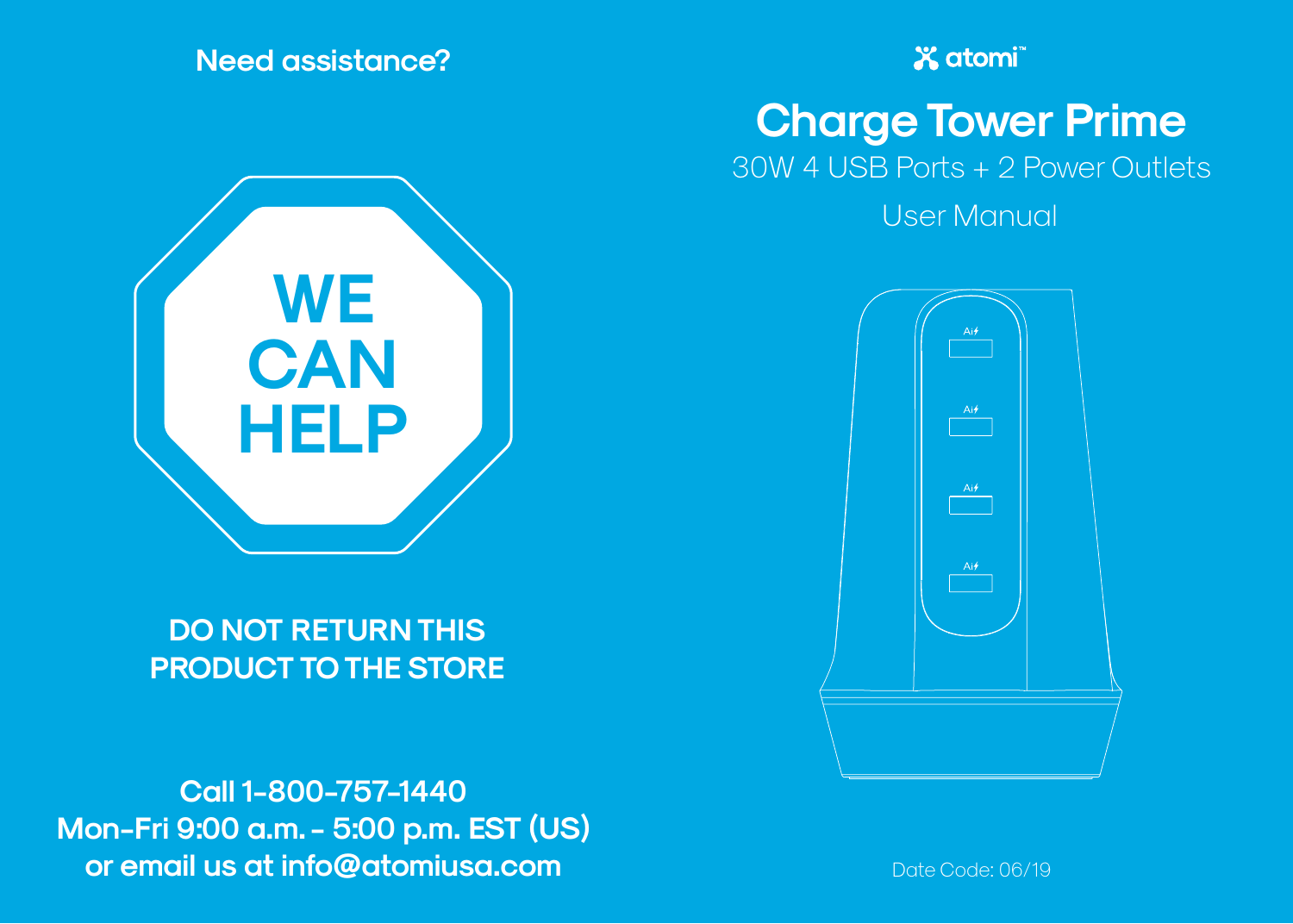#### Thank you for purchasing the atomi Charge Tower Prime

Charging all your devices and keeping them organized while doing it just got a whole lot easier…and faster!

The Charge Tower Prime is equipped with Ai Smart Charge technology.

That means you get the quickest charge possible—for your 4 USB devices!

### **1**Place on any flat surface



**2** Plug in any nearby outlet



# **3**

Charge 6 devices and start charging!



#### What's Inside

Charge Tower Prime

#### **Specifications**

Input: 100-240V~50/60Hz 0.5A max Joule Rating: 400 Output Current: 6A Max